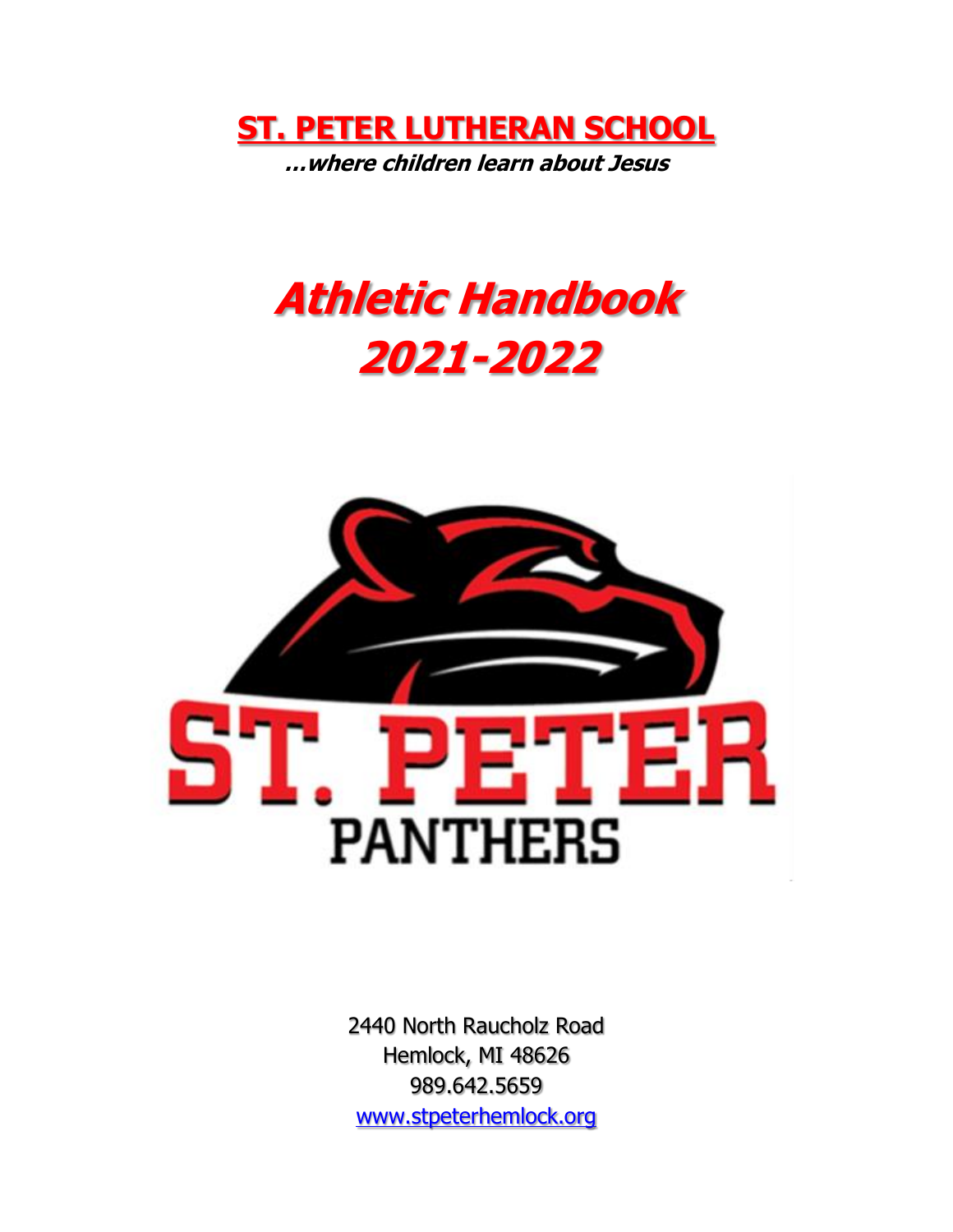## **St. Peter Lutheran School Mission Statement**

By the grace of God, St. Peter Lutheran School exists to nurture and educate God's children in a Christ-centered environment. Through the guidance of parents and teachers, students learn to interpret their world in the light of God's Word.

## **TABLE OF CONTENTS**

| Introduction                        | p. 3  |
|-------------------------------------|-------|
| Philosophy                          | p. 3  |
| Objectives Athletic Program         | p. 3  |
| <b>Responsibilities of Athletes</b> | p. 3  |
| <b>Responsibilities of Coaches</b>  | p. 4  |
| Responsibilities of Parents         | p. 5  |
| 24-Hour Policy                      | p. 5  |
| Procedures for Addressing Concerns  | p. 5  |
| <b>Athletic Contract</b>            | p. 6  |
| <b>Academic Eligibility</b>         | р. 6  |
| First Aid Policy of St. Peter       | р. 6  |
| Participation                       | р. 6  |
| <b>Sports Offered</b>               | p. 7  |
| Tri-County Lutheran League          | p. 7  |
| <b>TCLL Sportsmanship Policy</b>    | p. 8  |
| <b>Sports Schedule</b>              | p. 9  |
| <b>Addresses to Schools</b>         | p. 10 |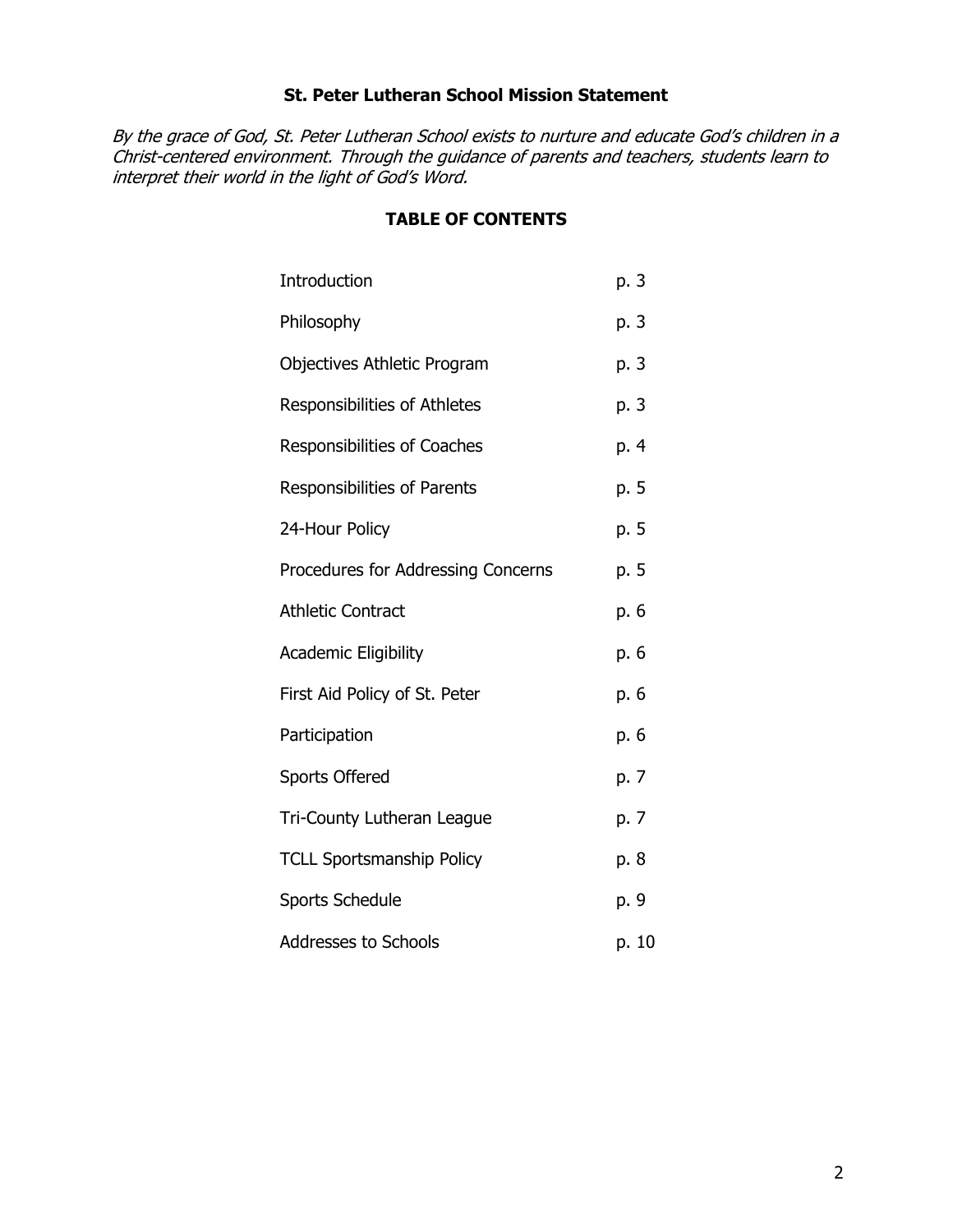## **Introduction**

The athletic department at St. Peter Lutheran School is happy that you have chosen to be a part of the athletic program. This can be an enjoyable and meaningful experience for you as a player, coach, or parent. The purpose of this handbook is to outline and explain the policies and procedures of the athletic program at St. Peter Lutheran School.

### **Philosophy**

Paul says, "You know that at sports all runners run the race, though only one wins the prize. Like them, run to win." (1 Corinthians 9:24). We play to win, and we want this desire to be found in our athletes at St. Peter. However, as rewarding and self-satisfying as winning is, we must note also with Paul, that to strive to win in sports is a pursuit after a "…fading wreath," whereas the goal of a Christian is the pursuit after a "…wreath that never fades."

It is with a far greater purpose, that of a life in Jesus Christ, that we conduct our athletic program at St. Peter. God has never promised that we will win an athletic contest because we are His faithful followers, but He has promised to be with us, to guide us, and to strengthen us.

We firmly believe, as Paul states, that our body is a temple of the Holy Spirit and we should honor God with our bodies. Therefore, we feel that it is the responsibility of our athletic program to nurture the growth of the child not only in their athletic ability, but also as they grow spiritually.

### **Objectives of the St. Peter Athletic Program**

- 1. Athletics provide players, coaches, and parents alike an opportunity to witness for Christ through actions and words.
- 2. Athletes are taught to accept decisions and responsibilities in a Christ-like manner, whether it be in victory or defeat.
- 3. Athletics provide for focused skill development and give participants satisfaction in accomplishment.
- 4. Athletics provide for a student's growth in physical ability and the opportunity to use his/her Godgiven talents.
- 5. Athletics strive to develop technically correct physical skills, physical conditioning, commitment to team concepts, self-discipline, priority setting, the encouragement of others, perseverance, and the learning of playing as a participant of a team.

### **Responsibilities of Athletes**

Athletes at St. Peter Lutheran School are expected to…

- a. treat their body as the temple of the Lord.
- b. treat teammates, schoolmates, parents, coaches, fans, and referees with the highest respect and honor.
- c. give their best effort, play fair, promote good sportsmanship, and be attentive to directions and rules.
- d. maintain respectable appearance both in and out of uniform.
- e. refrain from wearing jewelry or plastic/metal hair ties during practice or games.
- f. take good care of their assigned uniform. Please pay close attention to washing instructions. Athletes will be charged new uniform prices for any part of the uniform that needs replacing or is not returned. Athletes should refrain from wearing uniforms to and from the games (except soccer).
- g. remain on the dark gray areas of the gym until a coach arrives. Students are not allowed in the gym storage room.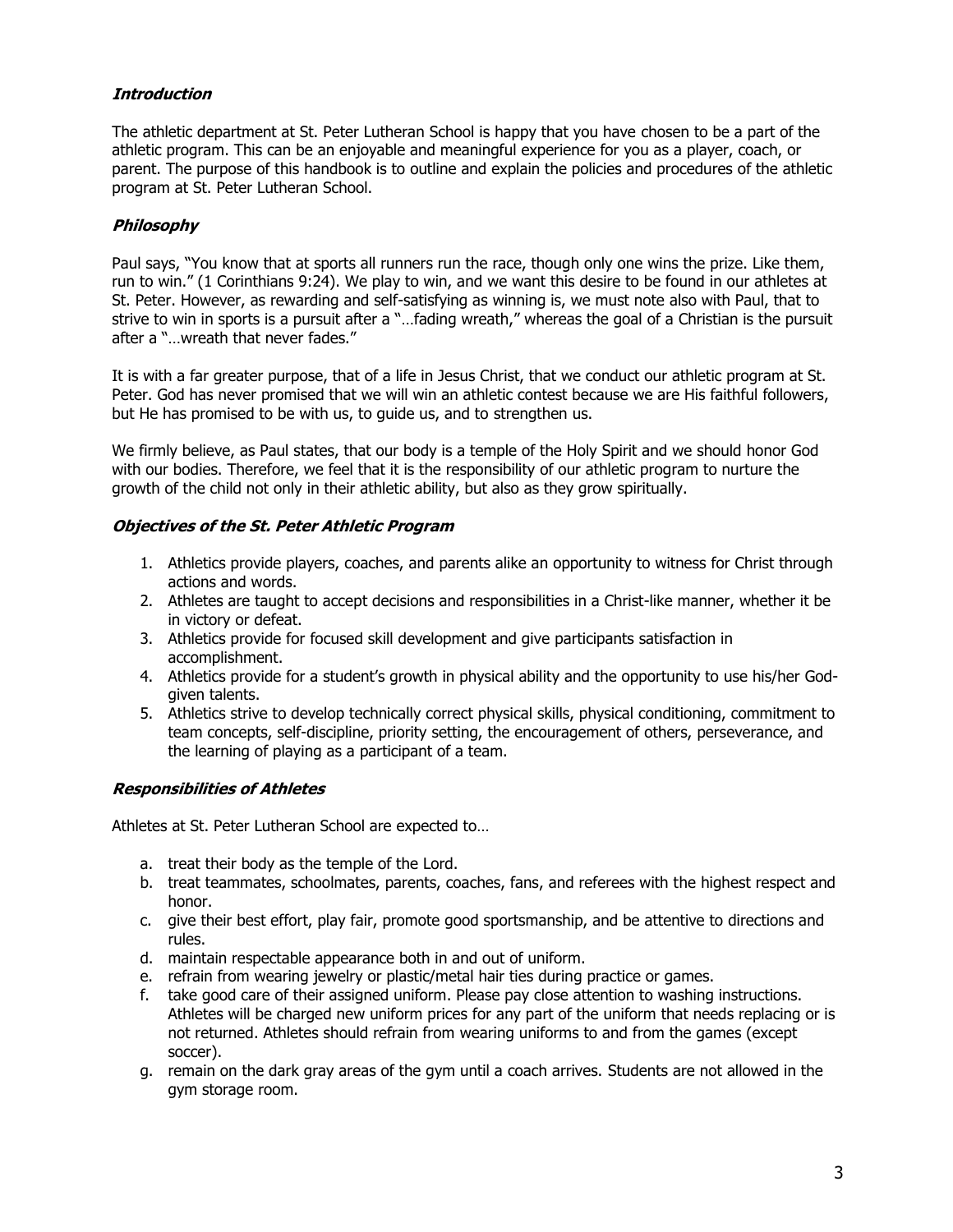- h. obtain a proper and thorough physical by a medical doctor, signed by the parent, for their child prior to the first day of practice. In addition, athletes must pay an athletic fee for every sport that they participate in prior to the first day of practice.
- i. secure proper practice clothing and footwear. Clothing should be appropriate and follow the dress code. Athletic shoes must be worn at all times and athletes are encouraged to wear shoes with non-marking rubber soles.
- j. treat all school equipment with respect and care.
- k. leave the locker room and athletic grounds in a clean and safe condition.
- l. arrive no more than 10 minutes prior to the start of practices and arrange for a ride home to arrive approximately 10 minutes before the end of practice.
- m. follow the coach's team, practice, and game attendance rules.
- n. refrain from chewing gum during athletic activities.
- o. leave school once school is dismissed unless written permission is given by a parent and teacher or an athletic function is held immediately after school.
- p. refrain from having unsupervised siblings or friends at practices or athletic contests.
- q. return their uniform to the athletic director within one week of the last scheduled event of the season. Any student who does not return their uniform within the given week may be given daily recess detention for each day that the uniform is missing, or until amends are made. A new uniform will not be issued for the next sport until the previous uniform has been accounted for.

#### **Responsibilities of Coaches**

Coaches of St. Peter Lutheran School are expected to…

- a. serve as a Christian example to all of our athletes. This includes regularly attending worship services.
- b. communicate, first, with the athletic director and then, if needed, with the principal any enforcement of rules and regulations as all coaches are under the supervision of the aforementioned individuals.
- c. communicate with the athletic director, parents, and athletes the responsibilities and expectations of team members as stated in his/her team guidelines, if any. Any changes in guidelines should be reported to the above groups immediately.
- d. assume responsibility for all students who are under their guidance. This includes being at practices and games before students arrive and remaining after until all players have left.
- e. supervise all practices at all times by ensuring a safe environment for players at all times. This includes supervising locker rooms before and after all practices and games and using discretion upon entering a locker room of the opposite sex.
- f. make every attempt to get every player in the game.
- g. keep all discussions, disagreements, etc. with assistant coaches within the coaching staff. All assistant coaches of the team are under the direction of the head coach.
- h. stress good sportsmanship throughout all athletic events (practices and games).
- i. complete and publish a practice schedule in collaboration with the athletic director. This schedule will be on the gym calendar in the school office and sent home with the athletes. No practices will end after 6:00 p.m. on Wednesdays during the Advent and Lenten church seasons. No practice shall be longer than two hours in duration nor shall they conclude after 8:00 p.m.
- j. have in their possession at all practices and games a copy of each athlete's emergency medical form.
- k. keep equipment in its proper area and put all equipment away at the end of practice.
- l. keep athletes out of the storage room.
- m. check to make sure that all lights are off in the gym, locker rooms, storage room, restrooms, etc. and all doors are locked. Also, the heat should be turned off if it is was used.
- n. return school/gym keys within two weeks of the last game to the athletic director, principal, or school secretary.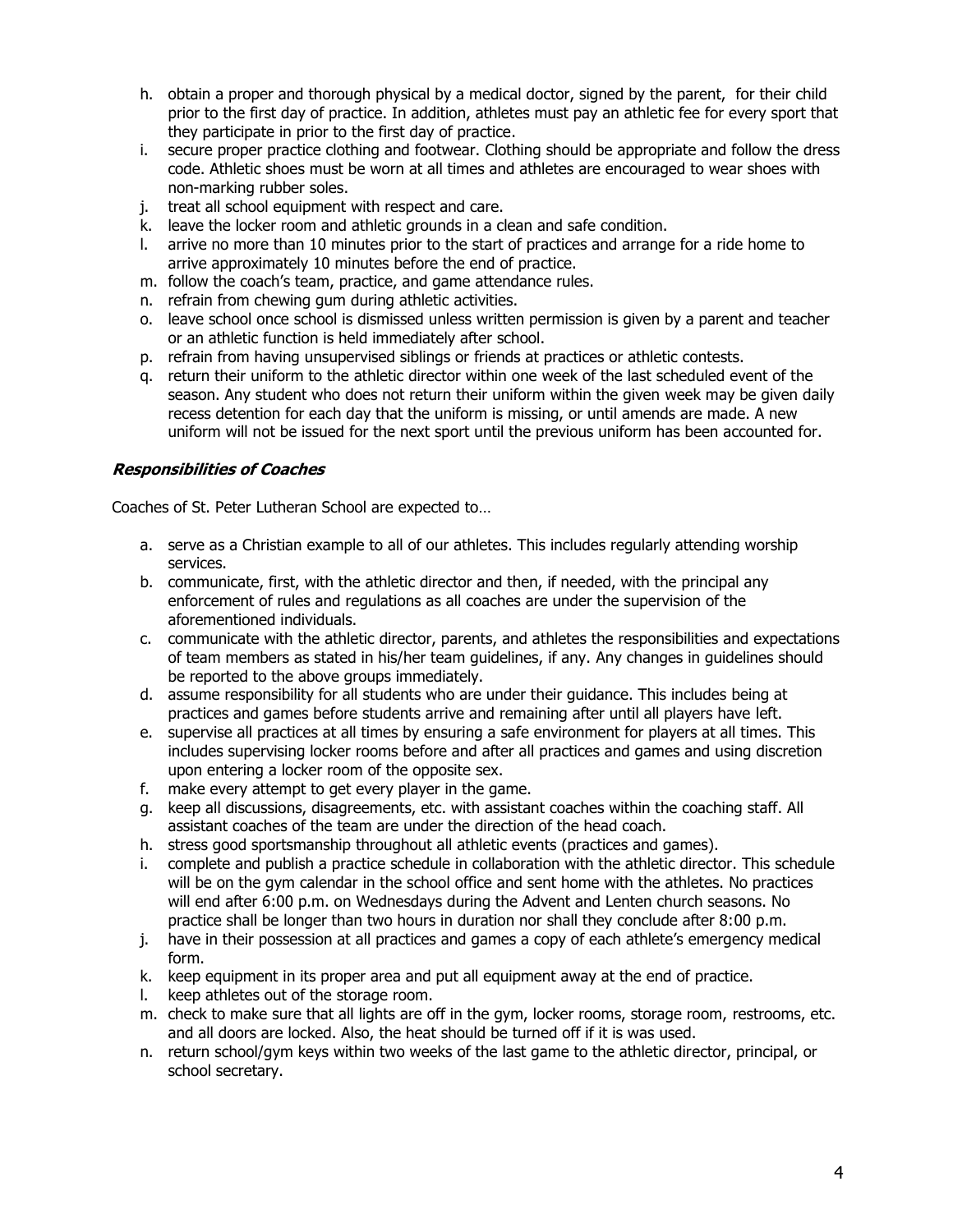## **Responsibilities of Parents**

None of the interscholastic programs are possible without the support and help of the parents. Assistance is required in every area: operating concession stands, clean-up, coaching, supporting the individual athlete, attending athletic activities, and reinforcing the responsibilities of the student in Christian behavior and understanding. As a result, parents of athletes at St. Peter Lutheran School are expected to…

- a. teach, by example, a Christian attitude towards all. This includes regularly attending worship services.
- b. support their child, school, coach, and team to the best of their God-given abilities.
- c. help your child understand that their athletic participation is secondary to their spiritual and academic obligations.
- d. assist their child in making responsible choices for the demand of time placed on them as student athletes by supporting their commitment to the team.
- e. help their child(ren) understand how to handle problems, the need for discipline and rules, and how to react to criticism in a positive manner.
- f. develop within each athlete foresight, which enables them to accept responsibility for both individual and team actions.
- g. make a commitment to help the athletes by attending athletic events, working concessions stands, assisting in cleanup, and encouraging coaches.
- h. instill in the athlete(s) good health habits toward food, sleep, and exercise. Forbid the use of cigarettes, liquor, and illegal drugs.
- i. demonstrate Christian sportsmanship by enthusiastically supporting teams at athletic events without being overzealous or critical of coaches and/or officials.
- j. provide a ride to and from games and practices. Parents are requested not to drop off their children more than 10 minutes prior to the start of practice, and to arrange for a ride home to arrive approximately 10 minutes before the end of practice or a game. This is a safety precaution for their child(ren) and a courtesy to coaches who must remain until all athletes have left the building. Please make necessary ride arrangements before game day.
- k. obtain a proper and thorough physical by a medical doctor, signed by the parent, for their child prior to the first day of practice. In addition, athletes must pay an athletic fee for every sport that they participate in prior to the first day of practice.
- l. understand that it is strongly recommended that every athlete be covered by their parent/guardian's health insurance policy.
- m. provide adult supervision for any child of theirs who attends an athletic event.

### **24-Hour Policy**

Parent and student-athletes should wait at least 24 hours following a game and/or athletic event to speak with a coach regarding concerns. This allows all parties involved to take time away from a game/event situation to collect their thoughts and address concerns calmly.

### **Procedures for Addressing Concerns**

When frustrated about a situation on a team, including but not limited to playing time, athletes and parents should follow the Biblical principal found in Matthew 18. Here we are exhorted to go to the individual with whom we have a misunderstanding or disagreement and discuss it with the individual personally. At no time should talking to other parents about private concerns be considered acceptable. As a result, the following procedures should be followed when raising concerns with a coach:

- 1. The athlete should ask for a personal meeting with the coach. Remember that there is an appropriate time and manner in which to request a meeting.
- 2. If the issue is not resolved, then the athlete may come with a parent/guardian to request a meeting with the coach.
- 3. In extreme situations in which the issue is still not resolved, then a meeting between the athlete, parent/guardian, and athletic director may be requested.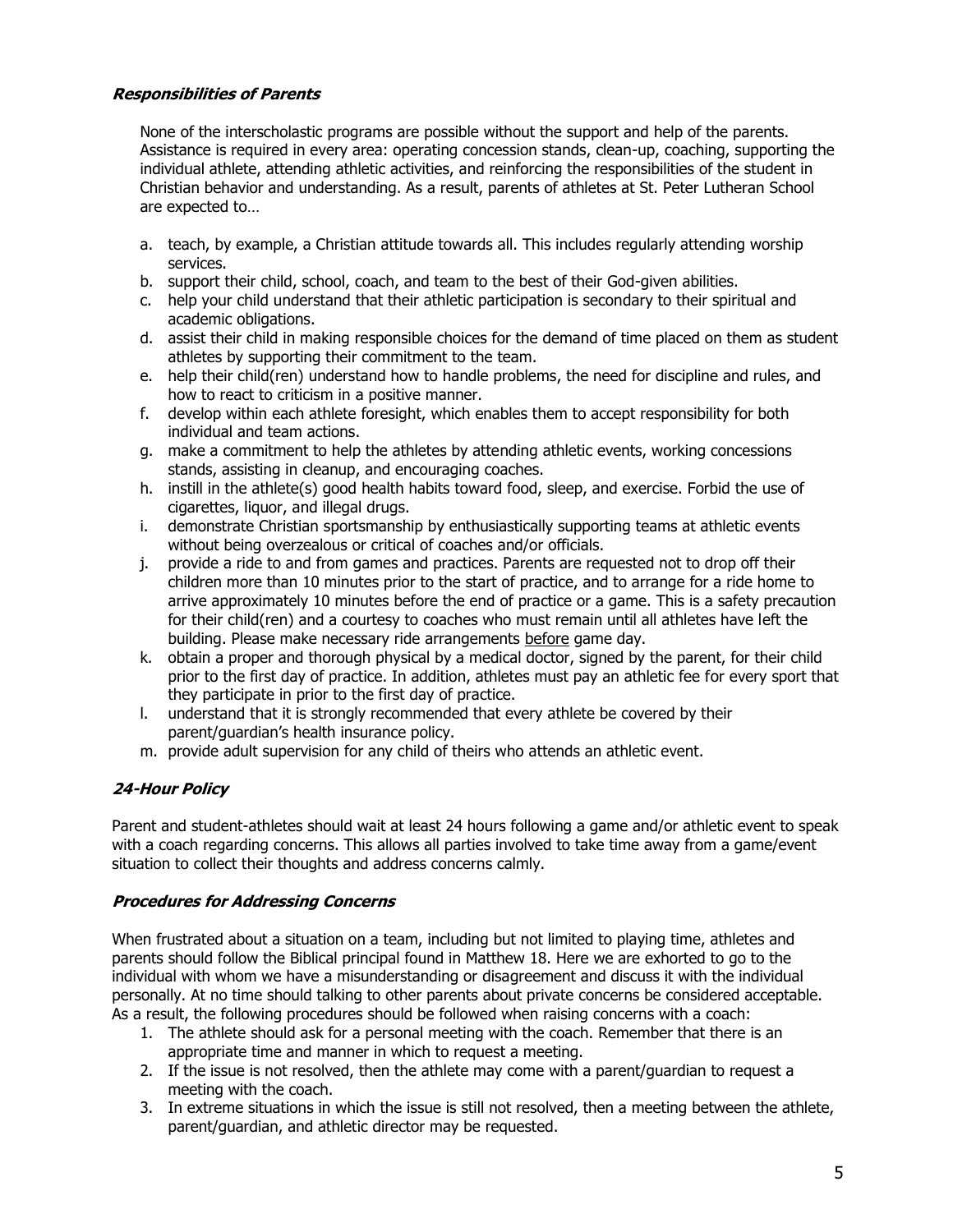### **Athletic Contract**

Each student-athlete and a parent will be required to read the handbook and sign the Athletic Contract indicating that they have done so prior to his/her child being allowed to participate in a sport. It is hoped that this will effectively communicate the key athletic information for the upcoming year. It also includes this statement: I hereby waive and release St. Peter Lutheran Church and School, the faculty and staff, facilities, boards and councils from any and all liability for any injury incurred during a St. Peter athletic event. I certify that my child(ren) is physically able to participate in the athletic program.

#### **Academic Eligibility**

St. Peter Lutheran School believes that the athletic program at St. Peter can be beneficial to the emotional, mental, physical, and spiritual development of its students. It is also our belief that participation in athletics should in no way restrict, reduce, take the place of, or be an excuse for a student's academic performance. Since academics are foremost in importance, and since it should be an added or extra privilege to participate in athletics, the following policy has been established:

- 1. In order to participate in athletics, a student must have a grade of "D" or higher in each subject listed on their academic report or report card (grades are on Fast Direct and are updated weekly). A student must also have homework assignments completed for the week. A student with two or more missing assignments may be considered ineligible.
- 2. Failure to meet these requirements on an academic report will constitute immediate termination of that student's participation in athletics to begin on the following Monday. This termination will remain in effect for 5 calendar days provided that the student is earning at least a "D" in all subjects on his/her next academic report.
- 3. Failure to meet this requirement on a report card will constitute immediate termination of that student's participation in athletics on the Monday following the end of the quarter. This termination will remain in effect for 5 calendar days.
- 4. During the time in which a student is ineligible for athletics, he or she may not attend practices.
- 5. The athletic director, teacher, and principal reserve the right to limit or terminate a student's athletic participation at any time, for any length of time, when deemed necessary because of academic performance or improper behavior.
- 6. Any exceptions to this policy to allow for individual differences will be decided upon by the athletic director, principal, and teacher.
- 7. Any concerns about this policy, or the administration of this policy, shall be registered with or appealed to: firstly, the athletic director; secondly, the principal, and thirdly, the Board of Christian Education.
- 8. Parents will be notified in writing of any termination of participation. This notice will contain the reason for the ineligibility of the athlete as well as the dates that they will be ineligible to participate in athletics.

### **First Aid Policy of St. Peter**

In the case of any severe injuries, bloodshed, or head injuries, the athletic director or principal must be notified immediately. Also, accident forms must be completed by the coach. This is to ensure prompt and efficient communication between the school and the family of the injured party. For minor accidents, there is a medical kit in the gym storage room and ice in the kitchen freezer. Soccer coaches are responsible for transporting this equipment to all games and practices.

### **Participation**

- 1. Students may be offered a maximum of three contacts per calendar week, (Monday through Friday). The only exceptions to this are team tournaments.
- 2. Students who participate in sports at St. Peter are expected to put their responsibilities for practices and games before the obligations of another sport that they may be involved with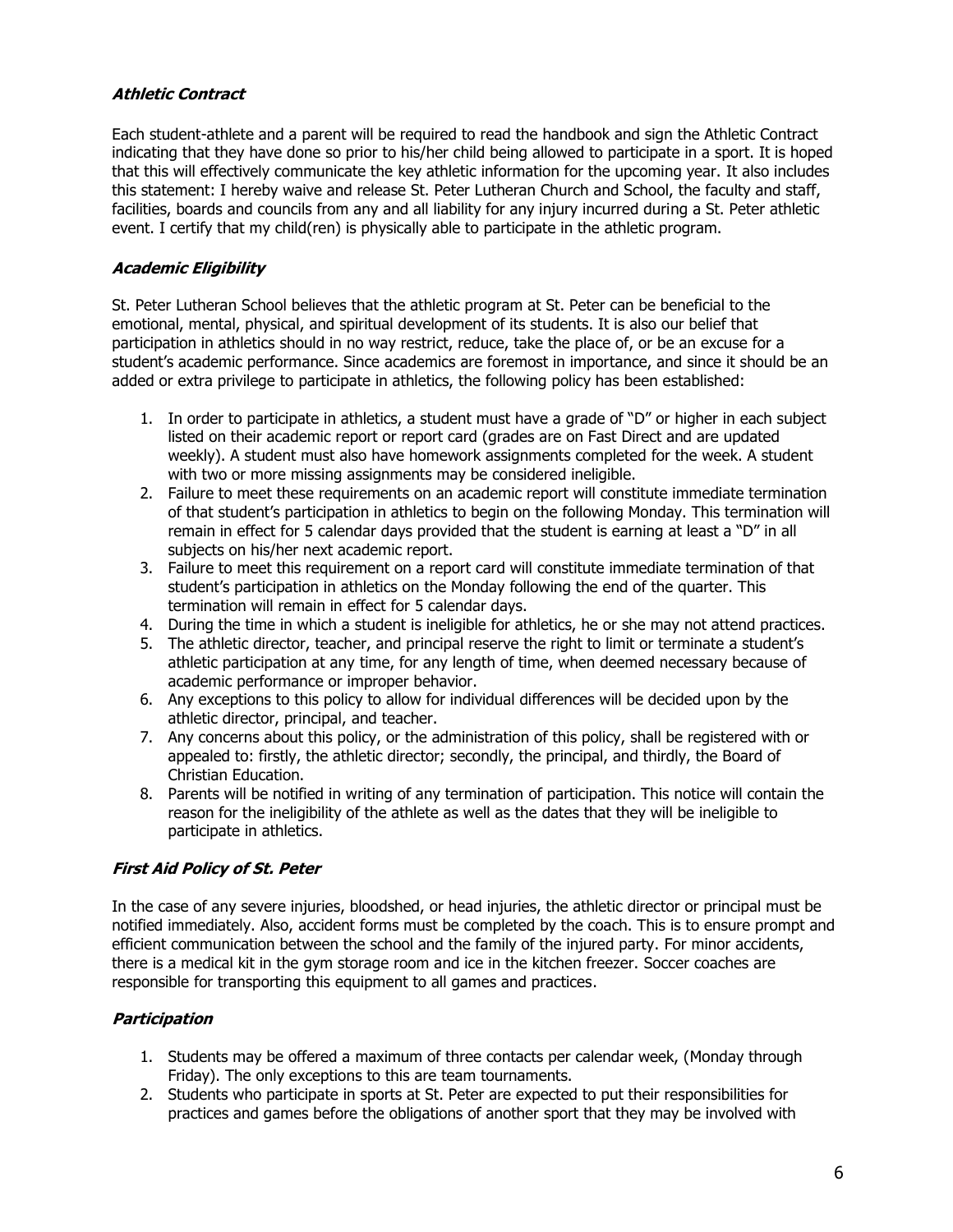outside of St. Peter. This helps to ensure team unity and fluency in the St. Peter athletic program.

- 3. All athletes must have a physical form on file in the school office and the sports fee paid before they may participate in a practice or a game.
- 4. Open rosters (no size limit) will be maintained for students in Grades 4-8.
- 5. A student absent from school on a game day for reasons of illness, or without a written or verbal excuse from his/her parent, shall be ineligible to participate in an athletic contest or practice that afternoon or evening. Students absent in the morning, but present for the afternoon, will be allowed to participate. Students who are absent with an excuse for such things as funerals, dentist appointments, etc. will be eligible to participate.
- 6. Any personal use of tobacco, illegal drugs, alcohol, or other controlled substances will result in immediate removal from the team for that sport's season.
- 7. Any suspension from school disqualifies an athlete from participating in practices and games that may be scheduled during the suspension. Reinstatement to the team will come after the school suspension has been served.



#### **Sports Offered**

St. Peter is a member of the Tri-County Lutheran League. The following sports (subject to change based on the number of students participating) are offered to students of St. Peter Lutheran School:

| <b>Sport</b>                       | <b>Grades</b> | Season |
|------------------------------------|---------------|--------|
| Soccer                             | Grades 4-8    | Fall   |
| Girls Volleyball (A&B)             | Grades 4-8    | Fall   |
| Boys & Girls Basketball (A&B)      | Grades 4-8    | Winter |
| One Day Girls Soccer Tournament    | Grades 4-8    | Spring |
| One Day Boys Volleyball Tournament | Grades 4-8    | Spring |
| Coed Track                         | Grades 4-8    | Spring |

#### **Members of the Tri-County Lutheran League (T.C.L.L.)**

| <b>West Blue</b>        | <b>West Red</b>     | <b>East White</b>       | <b>East Gold</b>       |
|-------------------------|---------------------|-------------------------|------------------------|
| Faith, Bay City         | Bethlehem, Saginaw  | Christ the King,        | Immanuel, Frankentrost |
|                         |                     | Sebewaing               |                        |
| Peace, Saginaw          | Holy Cross, Saginaw | St. Lorenz, Frankenmuth | St. Paul, Flint        |
| St. Lorenz, Frankenmuth | Immanuel, Bay City  | St. Michael's Richville | St. Paul, Lapeer       |
| Trinity, Monitor        | St. Paul, Saginaw   | St. Paul, Millington    | Trinity, Reese         |
|                         | St. Peter, Hemlock  |                         |                        |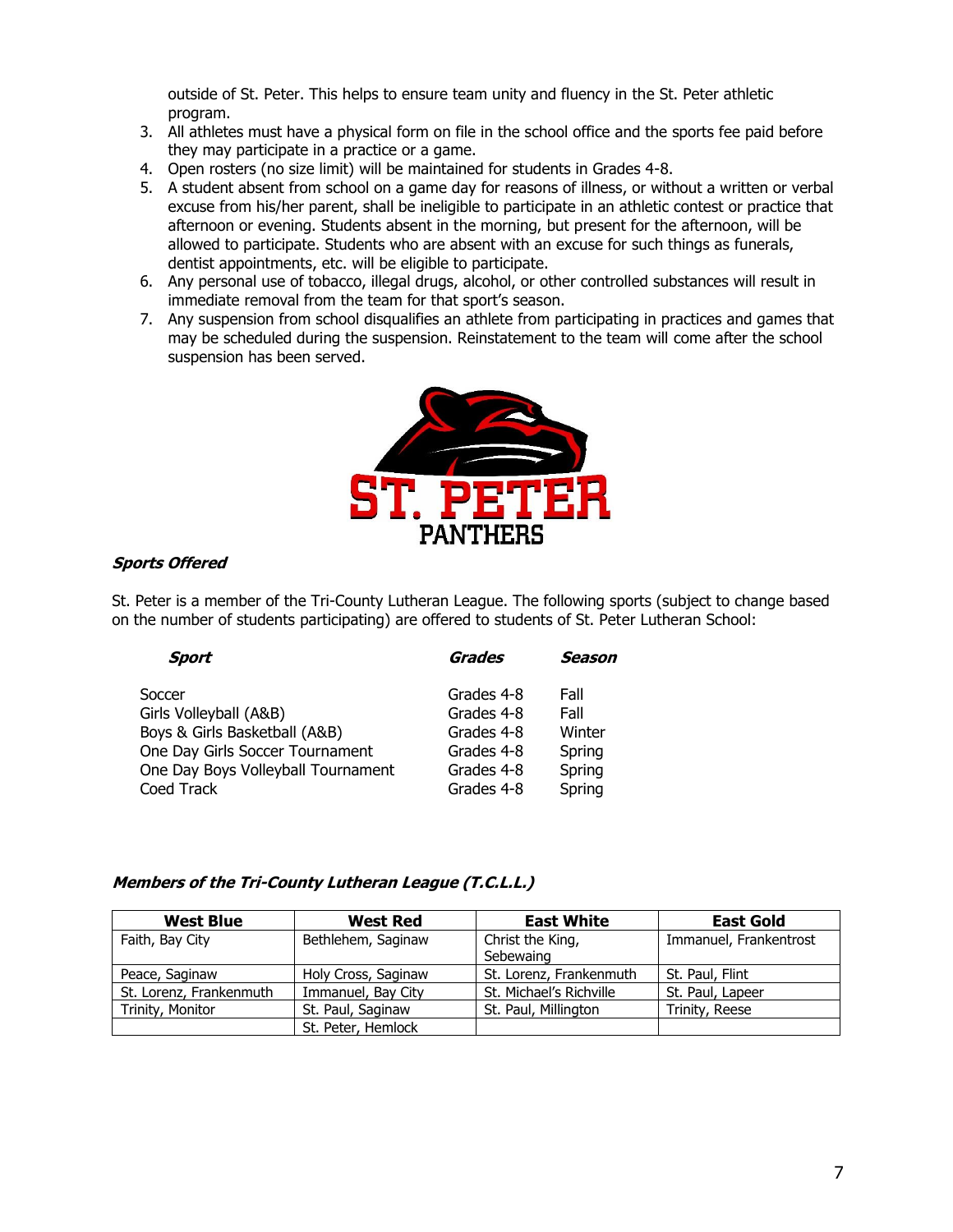## **Tri-County League Sportsmanship Policy**

The athletic directors of the Tri-County Lutheran League are happy that you have chosen to be a part of your school's athletic program. This can be an enjoyable and meaningful experience for you as an athlete, parent, fan, or coach.

Athletics provide wonderful learning opportunities for everyone. Consider the following:

- $\triangleright$  Athletics provide players, coaches, and parents alike an opportunity to witness for Christ through actions and words.
- $\triangleright$  Athletes are taught to accept decisions and responsibilities in a Christ-like manner, whether in victory or defeat.
- $\triangleright$  Athletics provide for focused skill development and give participants satisfaction in accomplishment.
- ➢ Athletics provide for a student's growth in physical ability and the opportunity to use his or her God-given talents.
- ➢ Athletics strive to develop technically correct physical skills, physical conditioning, commitment to team concepts, self-discipline, priority setting, the encouragement of others, perseverance, and the learning of playing as a participant of a team.

The Tri-County Lutheran League expects that everyone will uphold and exemplify the highest standards of behavior and sportsmanship both on and off the fields of competition.

Acceptable behaviors for all associated with our league including athletes, coaches, parents, and fans:

- 1. Serve as a Christian example.
- 2. Follow the instructions and rules of league officials and coaches.
- 3. Respect the efforts of officials, coaches and all athletes.
- 4. Respect the rules of the game including the rulings of the officials.
- 5. Use encouragement to athletes, coaches, and referees without profanity.
- 6. Follow all safety rules.

#### **What a privilege we have to be a part of a Lutheran athletic league. We pray that God will protect our athletes from injury as they compete, help us to witness our faith through our words and actions, and that we would have safety in all of our travels.**

The Tri-County Lutheran League and St. Peter Lutheran School would like to thank our athletes, coaches, referees, parents, and fans for exemplifying the highest standards of Christ-like behavior and sportsmanship. Christian sportsmanship gives our games educational value that sets them apart and teaches values that last for a lifetime.

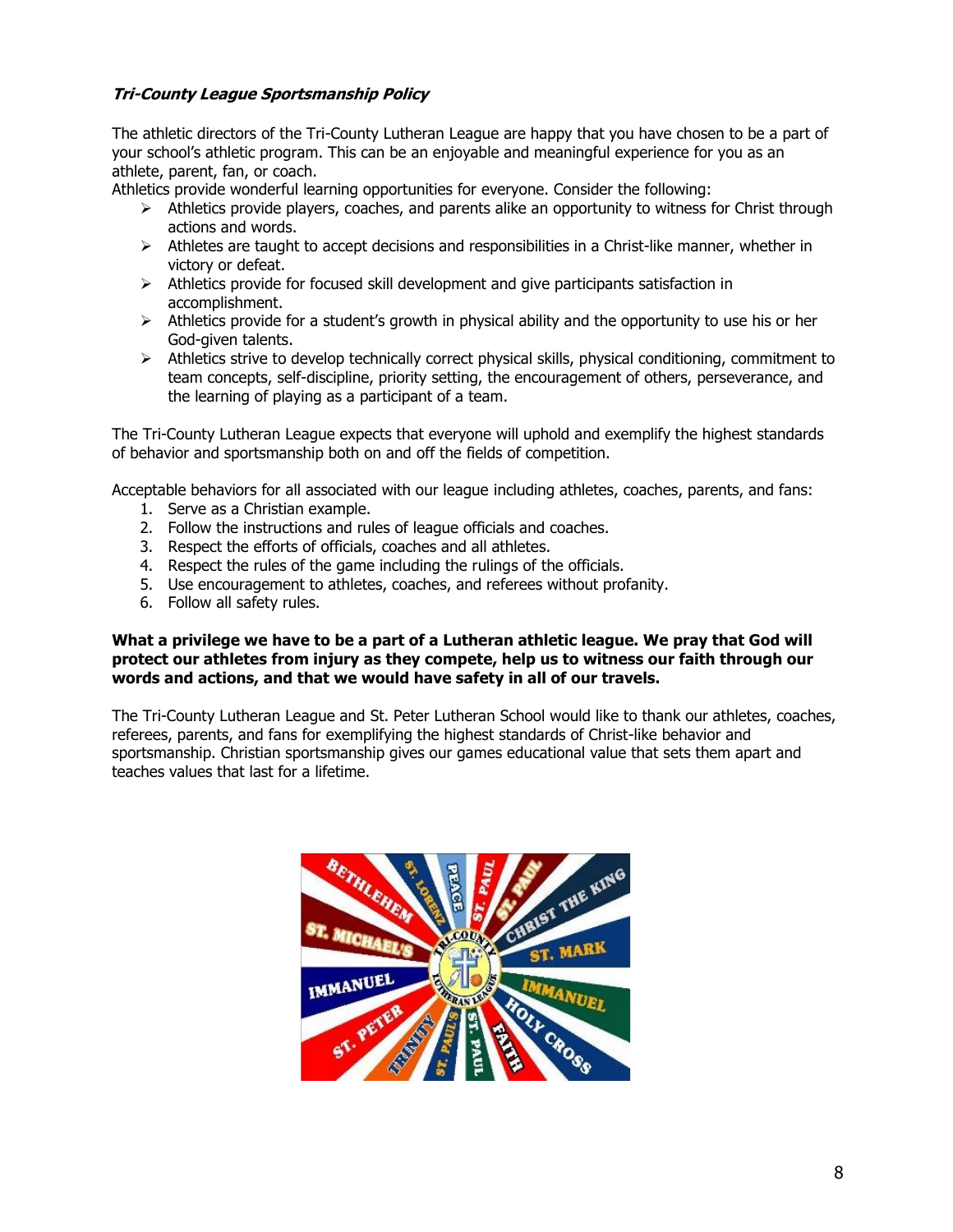## **2021-2022 Sports Calendar**

| <b>Sport</b>             | Date                                                         | Day  | Time         | <b>Opponent</b>                                  | <b>Location</b> |  |
|--------------------------|--------------------------------------------------------------|------|--------------|--------------------------------------------------|-----------------|--|
| <b>Sports Meeting</b>    |                                                              |      |              |                                                  |                 |  |
|                          | 8/17/2021                                                    | Tue  | 7:20         | Info passed out during Back to School Info Night |                 |  |
|                          | 10/18/2021                                                   | Mon  | 6:30         |                                                  | Cafeteria       |  |
| <b>Soccer</b>            |                                                              |      |              |                                                  |                 |  |
|                          | 9/7/2021                                                     | Tue  | 4:30         | St. Peter @ St. Lorenz                           | Away            |  |
|                          | 9/9/2021                                                     | Thu  | 4:30         | St. Paul @ St. Peter                             | <b>HOME</b>     |  |
|                          | 9/14/2021                                                    | Tue  | 4:30         | St. Peter @ Bethlehem                            | <b>SSCX</b>     |  |
|                          | 9/16/2021                                                    | Thu  | 4:30         | Holy Cross @ St. Peter                           | <b>HOME</b>     |  |
|                          | 9/21/2021                                                    | Tue  | 4:30         | Peace @ St. Peter                                | HOME            |  |
|                          | 9/23/21                                                      | Thu  | 4:30         | St. Peter @ Immanuel/Trinity                     | Immanuel        |  |
|                          | 9/28/2021                                                    | Tue  | 4:30         | St. Peter @ St. Paul (Saginaw)                   | <b>SSCX</b>     |  |
|                          | 9/30/2021                                                    | Thu  | 4:30         | Bethlehem @ St. Peter                            | <b>HOME</b>     |  |
|                          | 10/5/2021                                                    | Tue  | 4:30         | St. Peter @ Holy Cross                           | <b>SSCX</b>     |  |
|                          | 10/7/2021                                                    | Thu  | 4:30         | St. Peter @ Trinity (Monitor)                    | Away            |  |
|                          | 10/12/2021                                                   | Tue  | 4:30         | Faith @ St. Peter                                | <b>HOME</b>     |  |
|                          | 10/14/2021                                                   | Thu  | T.B.D.       | <b>TCLL League Tournament</b>                    | T.B.D           |  |
|                          | 10/16/2021                                                   | Sat  | T.B.D.       | <b>TCLL League Tournament</b>                    | St. Lorenz      |  |
| <b>Girls Volleyball</b>  |                                                              |      |              |                                                  |                 |  |
|                          | 9/1/2021                                                     | Wed  | 4:30         | Peace @ St. Peter                                | <b>HOME</b>     |  |
|                          | 9/8/2021                                                     | Wed  |              | St. Peter @ Holy Cross                           |                 |  |
|                          | 9/9/2021                                                     | Thu  | 4:30<br>4:30 | St. Peter @ St. Lorenz                           | Away<br>Away    |  |
|                          | 9/13/2021                                                    | Mon  | 4:30         | St. Paul @ St. Peter                             | <b>HOME</b>     |  |
|                          |                                                              |      |              |                                                  |                 |  |
|                          | 9/15/2021<br>9/20/2021                                       | Wed  | 4:30         | St. Peter @ St. Paul (Saginaw)                   | Away            |  |
|                          |                                                              | Mon  | 4:30         | Faith @ St. Peter                                | <b>HOME</b>     |  |
|                          | 9/22/2021                                                    | Wed  | 4:30         | St. Peter @ Trinity (Monitor)                    | Away            |  |
|                          | 9/27/2021                                                    | Mon  | 4:30         | Bethlehem @ St. Peter                            | <b>HOME</b>     |  |
|                          | 10/4/2021                                                    | Mon  | 4:30         | Immanuel @ St. Peter                             | <b>HOME</b>     |  |
|                          | 10/11/2021                                                   | Mon  | 4:30         | St. Peter @ Immanuel (BC)                        | Away            |  |
| A-Team ONLY              | 10/15/2021                                                   | Fri  | T.B.D.       | <b>TCLL A-Team Tournament</b>                    | T.B.D.          |  |
| A-Team ONLY              | 10/16/2021                                                   | Sat  | T.B.D.       | <b>TCLL A-Team Tournament</b>                    | T.B.D.          |  |
| <b>B-TEAM Basketball</b> |                                                              |      |              |                                                  |                 |  |
| Girls & Boys             | 11/3/2021                                                    | Wed  | 4:30         | St. Paul @ St. Peter                             | <b>HOME</b>     |  |
| Girls play first         | 11/10/2021                                                   | Wed  | 4:30         | Bethlehem @ St. Peter                            | <b>HOME</b>     |  |
| For all games            | 11/12/2021                                                   | Fri  | 5:00         | Peace @ St. Peter                                | <b>HOME</b>     |  |
|                          | 11/16/2021                                                   | Tue  | 4:30         | St. Peter @ Holy Cross                           | Away            |  |
|                          | 11/19/2021                                                   | Fri  | 6:00         | St. Peter @ Trinity, Monitor                     | Away            |  |
|                          | 11/30/2021                                                   | Tue  | 4:30         | St. Peter @ St. Paul, Saginaw                    | Away            |  |
|                          | 12/7/2021                                                    | Tue  | 4:30         | St. Peter @ Bethlehem                            | Away            |  |
|                          | 12/10/2021                                                   | Fri  | 4:30         | St. Peter @ Faith                                | Away            |  |
|                          | 12/14/2021                                                   | Tue  | 4:30         | St. Lorenz @ St. Peter                           | <b>HOME</b>     |  |
|                          | 12/17/2021                                                   | Fri  | 5:00         | Holy Cross @ St. Peter                           | <b>HOME</b>     |  |
| <b>A-TEAM Basketball</b> |                                                              |      |              |                                                  |                 |  |
| Girls ONLY               | 1/7/2022                                                     | Fri  | 5:00         | St. Paul @ St. Peter                             | <b>HOME</b>     |  |
| Girls ONLY               | 1/14/2022                                                    | Fri  | 5:00         | Bethlehem @ St. Peter                            | HOME            |  |
| Girls ONLY               | 1/19/2022                                                    | Wed  | 4:30         | St. Peter @ Holy Cross                           | Away            |  |
| Girls ONLY               | 1/24/2022                                                    | Mon  | 4:30         | St. Peter @ Bethlehem                            | Away            |  |
| Girls ONLY               | 2/29/2022                                                    | Sat  | T.B.A.       | Peace Groundhog Basketball Tournament            | Away            |  |
| Girls ONLY               | 2/2/2022                                                     | Wed  | 4:30         | St. Peter @ St. Paul (Saginaw)                   | Away            |  |
| Girls ONLY               | 2/4/2022                                                     | Fri  | 5:00         | Immanuel/Trinity @ St. Peter                     | <b>HOME</b>     |  |
| Girls ONLY               | 2/7/2022                                                     | Mon  | 4:30         | Holy Cross @ St. Peter                           | <b>HOME</b>     |  |
| Girls ONLY               | $\overline{2}/11/2022$                                       | Fri  | T.B.A.       | <b>TCLL Girls Tournament</b>                     | <b>HOME</b>     |  |
| Girls ONLY               | 2/12/2022                                                    | Sat  | T.B.A.       | <b>TCLL Girls Tournament</b>                     | T.B.A.          |  |
| <b>Track</b>             |                                                              |      |              |                                                  |                 |  |
| <b>Boys &amp; Girls</b>  | 4/30/2022                                                    | Sat  | <b>TBA</b>   | St. Michael's Meet (A-Team)                      | Reese HS        |  |
|                          | 5/7/2022                                                     | Sat  | TBA          | <b>VLHS Meet</b>                                 | <b>VLHS</b>     |  |
|                          | 5/14/2022                                                    | Sat  | TBA          | Faith Meet                                       | <b>VLHS</b>     |  |
|                          | 5/21/2022                                                    | Sat  | TBA          | Regionals                                        | <b>VLHS</b>     |  |
|                          | 5/24/2022                                                    | Tues | TBA          | <b>TCLL Relays</b>                               | Reese HS        |  |
|                          | 6/4/2022                                                     | Sat  | <b>TBA</b>   | <b>States</b>                                    | <b>VLHS</b>     |  |
|                          |                                                              |      |              |                                                  |                 |  |
|                          | *** These meets are subject to change and there may be more. |      |              |                                                  |                 |  |